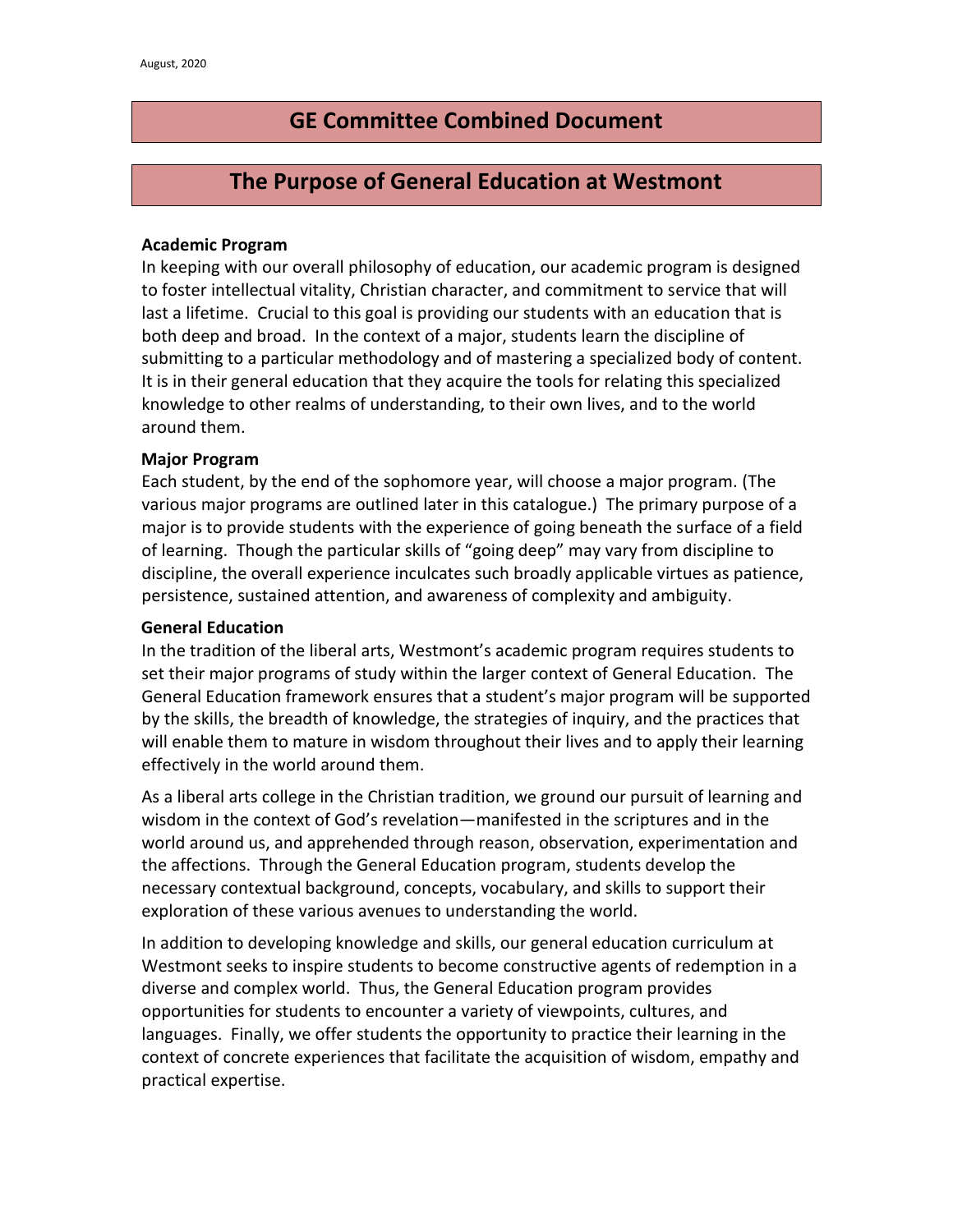## **An Introduction to General Education at Westmont**

Westmont students grow in ways that reflect the rich diversity of God's created order. But students are nourished by a common grounding that provides a shared context for growth in the Christian liberal arts tradition. As they grow in faith, students become rooted in the canon of the Old and New Testaments and in theological understanding. As they grow in skill, students cultivate their ability to write cogently, to reason mathematically, to converse in a language other than their native tongue, and to be fit stewards of their bodies. As they grow in knowledge, students increase their ability to grasp world history, to read and analyze discerningly from a Christian perspective, and to distinguish truths and values as they think through issues of eternal significance.

Recognizing the breadth of their heritage, Westmont students explore a variety of the branches of human knowledge and inquiry. Such exploration necessarily involves choice. In choosing courses, students will encounter the modes of inquiry and ways of thinking of some disciplines and not others. But the array of options within the General Education program ensures that in reaching out to a wide variety of specific branches, each student will grasp something of the rich diversity of human learning as an organic whole. By becoming familiar with the vocabularies and types of questions asked in several disciplines, students equip themselves to be members of an increasingly global and diverse intellectual community.

Students encounter their heritage through courses labeled Common Contexts, Common Inquiries, and Common Skills. Each Common Contexts class grounds students in a body of material and explicitly invites them into an understanding of the Christian liberal arts. Each Common Inquiries class empowers students to explore the knowledge, methodologies, and modes of inquiry of a given discipline. Each Common Skills class encourages students to develop their verbal, quantitative, or physical dexterity.

As they grow deeper in the common ground they share with other members of the community, Westmont students also master the methods and knowledge of their chosen majors. But a Christian liberal arts education is more than an intellectual exercise; students must incarnate their emerging maturity in competent and compassionate action. Living out what one has learned not only embodies the liberal arts tradition, which has always sought to produce informed and capable citizens, but also the Christian tradition, in which faith is demonstrated through works.

Reflecting the rich diversity of creation, such blossoming may take many different forms. It may emerge from and be demonstrated within the student's major field of study, or within academic work outside the major. Students demonstrate the capability not just to know but to do, not just to study but to perform, not just to speak clearly but to communicate cross-culturally, not just to recognize right but to enact justice. A student completing general education and a major field of study leaves Westmont ready to live out the good news of Christ and the empowerment of education. However difficult it may be to acquire, a Christian liberal arts education exists to be given away, graciously and generously, in a lifetime of competent, compassionate service to God and to others.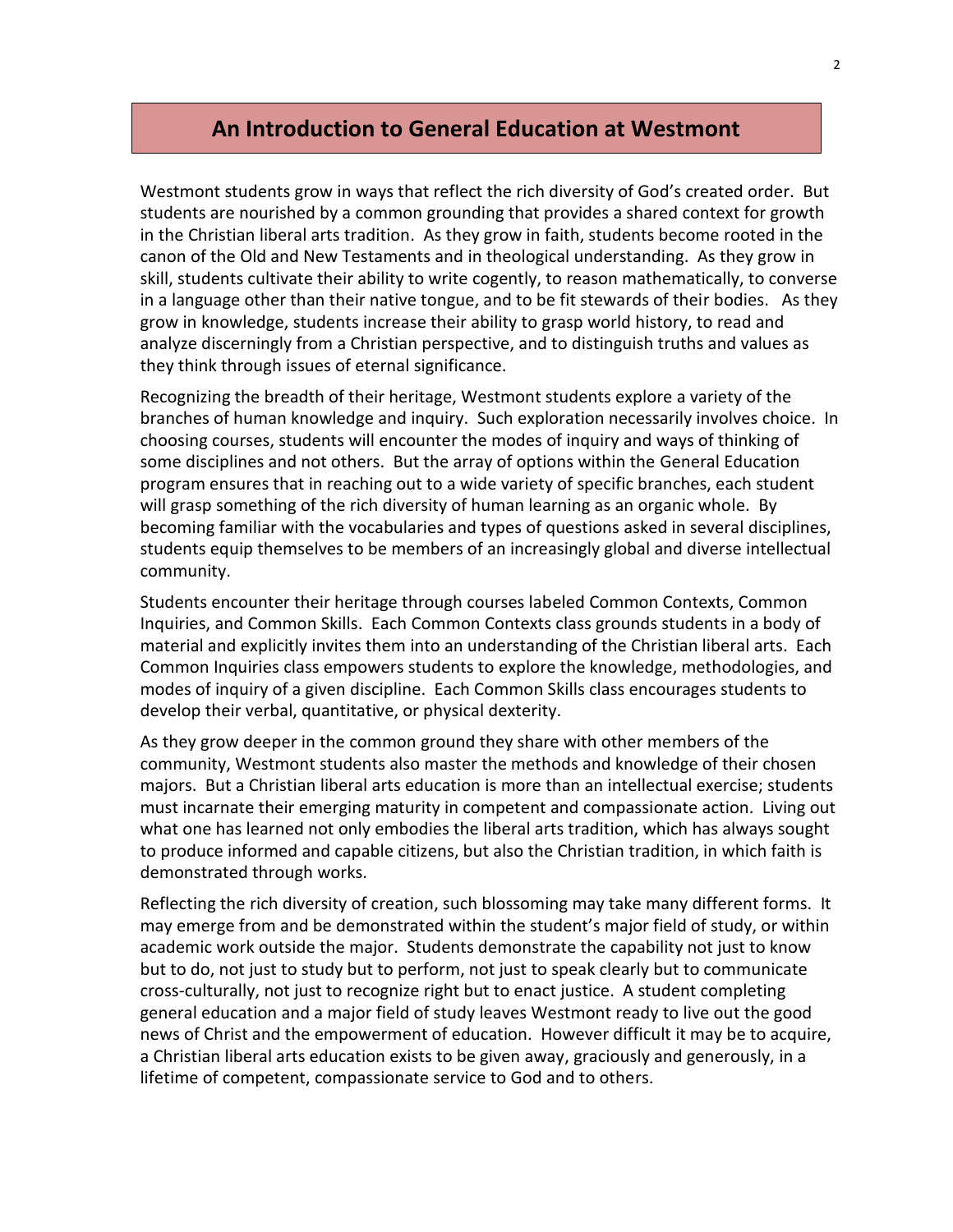# **An Overview of General Education at Westmont**

#### **I. Common Contexts**

#### A. **Biblical and Theological Canons**

*Students take the following three courses at Westmont:*

- 1. Life and Literature of the Old Testament
- 2. Life and Literature of the New Testament
- 3. Introduction to Christian Doctrine

## B. **Introduction to the Christian Liberal Arts**

- *Students fulfill the following two requirements at Westmont:*
- 1. Philosophical Reflections on Reality, Knowledge, and Value
- 2. World History in Christian Perspective

## **II. Common Inquiries**

- 1. Reading Imaginative Literature (i.e., English, Modern Language)
- 2. Exploring the Physical Sciences (i.e., Physics, Chemistry)
- 3. Exploring the Life Sciences (i.e., Biology, Psychology)
- 4. Performing and Interpreting the Arts (i.e., Music, Art, Theatre Arts)
- 5. Reasoning Abstractly (i.e., Philosophy, Religious Studies, Mathematics and Computer Science)
- 6. Thinking Globally (i.e., Sociology/Anthropology, Political Science, Religious Studies, Economics and Business)
- 7. Thinking Historically (i.e., Art History, History of Mathematics, History, Religious Studies)
- 8. Understanding Society (i.e., Sociology/Anthropology, Political Science, Economics and Business, Communication Studies)

#### **III. Common Skills**

- 1. Three writing-intensive or speech-intensive courses
	- a) Writing for the Liberal Arts
	- b) Writing- or speech-intensive course within the major
	- c) Writing- or speech-intensive course outside the major
- 2. Quantitative and Analytical Reasoning
- 3. Modern / Foreign Languages
- 4. Physical Education

## **IV. Compassionate Action**

 *Complete one of the following two options:*

- 1. Serving Society; Enacting Justice
- 2. Communicating Cross-Culturally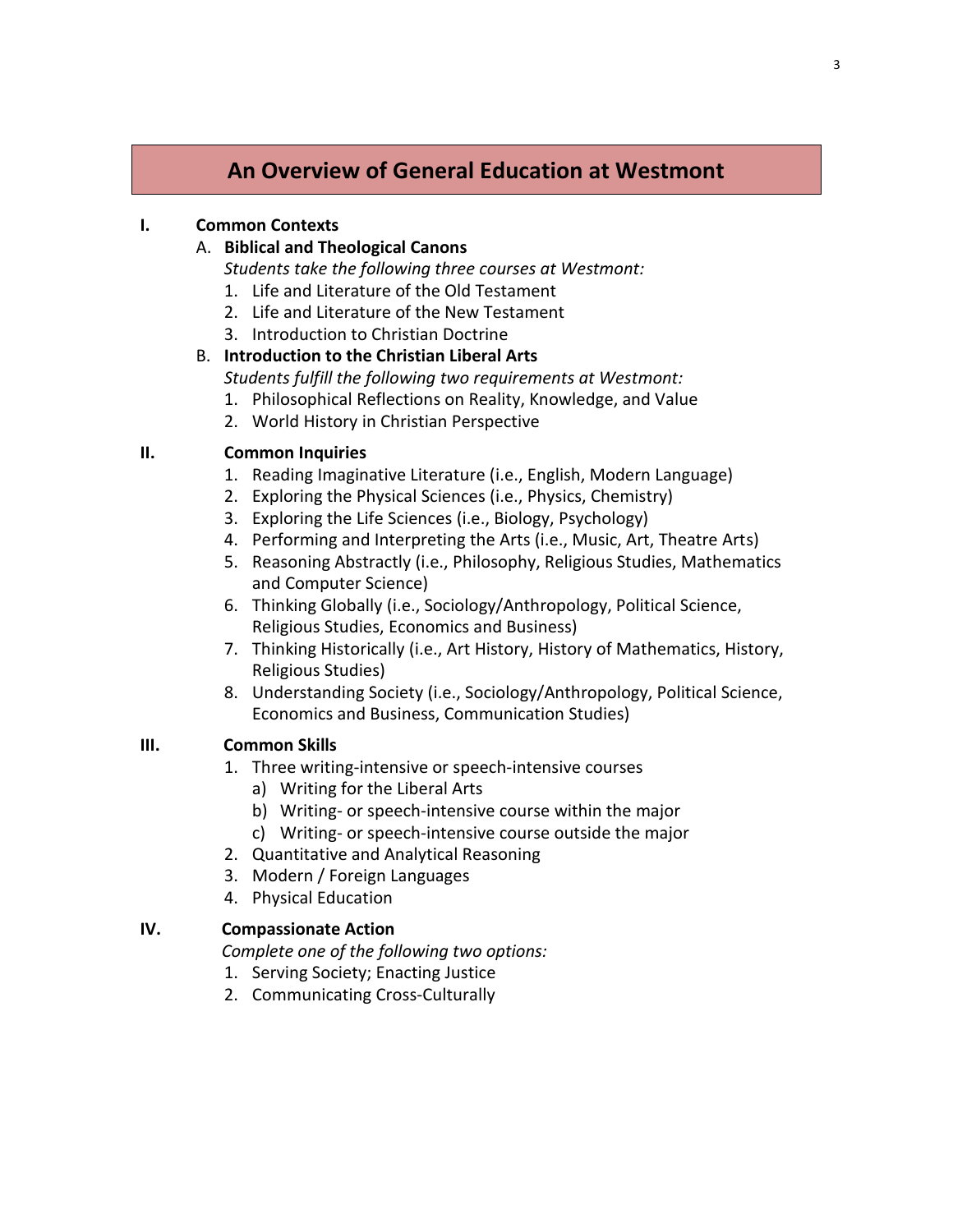# **The Components of General Education at Westmont**

# **I. Common Contexts**

## **A. Biblical and Theological Canons**

These courses increase students' biblical and theological literacy, providing them with essential resources for the integration of faith and learning throughout the curriculum.

## *Students must take the following three courses at Westmont:*

- 1. RS-001: Life and Literature of the Old Testament
- 2. RS-010: Life and Literature of the New Testament
- 3. RS-020: Introduction to Christian Doctrine

## **Interpretive Statement**

Proposals for RS-001 and RS-010 should be evaluated primarily in terms of their emphasis on biblical interpretation, whereas proposals for RS-020 should be evaluated primarily in terms of their emphasis on introducing students to Christian doctrine with an eye to specific disciplinary applications.

## **Certification Criteria**

RS courses will constitute a center for the GE curriculum by establishing a common core of Christian knowledge and ways of thinking, and by providing a foundation for fruitful conversation with and among all the disciplines of the liberal arts. Our students will recognize that Christian faith is not an isolated mental or spiritual compartment, but that it takes shape within, and decisively shapes, personal, church, family, academic, and public life.

## **Introduction to Old Testament and New Testament**:

Students will

- 1. demonstrate literacy in the content of the Old and New Testaments (i.e., books, genres, literary structures, themes, stories, chronology, major characters, histories, and theologies);
- 2. apply appropriate interpretive approaches to Scripture and other sources to recover original meaning and subsequent significance of the texts (for church, Kingdom, and wider world), taking into account historical backgrounds and critical issues.

## **Introduction to Christian Doctrine:**

Students will

- 1. demonstrate theological literacy by identifying central doctrines of Christian faith and forces shaping the history of global Christianity (i.e., major events, texts, and debates);
- 2. demonstrate skills of careful reading and analysis of theological sources.

**Student Learning Outcome** (assessed as part of Christian Understanding, Practices and Affections ILO)

Students will demonstrate literacy in Christian scripture and Christian doctrine.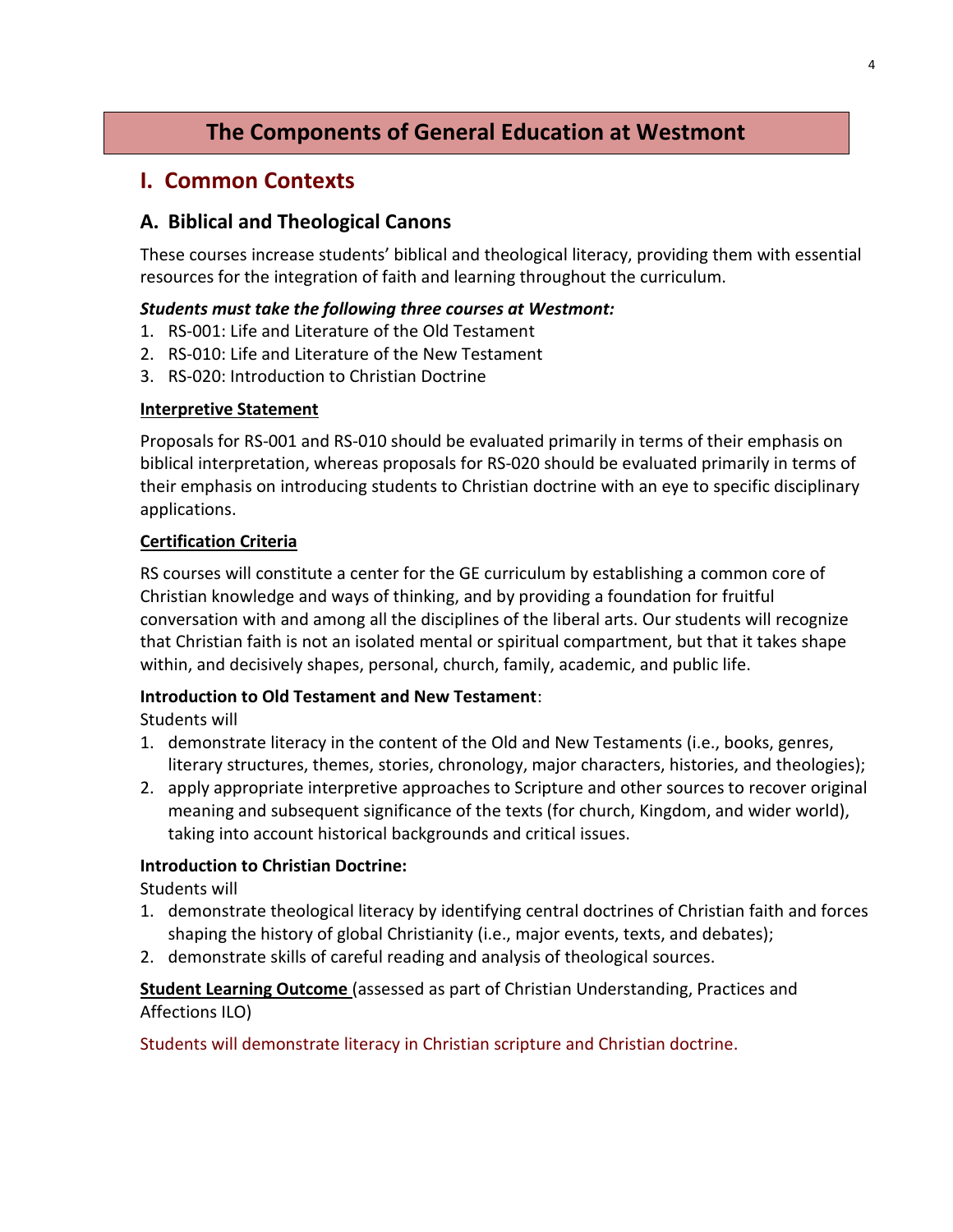## **B. Introduction to the Christian Liberal Arts**

The requirements in this section introduce students early in their time at Westmont to the nature and purpose of a Christian Liberal Arts education. Although each of these requirements introduces students to the Christian liberal arts through a particular disciplinary or methodological lens, they all are intended to draw students explicitly into the questions and the concerns that we hope will pervade their entire education at Westmont. These themes include, among others: an exploration of what it means to be human; what it means to live a good life; and what it means to pursue justice as a citizen of both this world and the Kingdom of God. As a result of having fulfilled these requirements, students will have an appreciation for the development of the Christian Liberal Arts tradition. In addition, they will be on their way to developing categories of critical evaluation, sensitivity to historical context, empathic imagination, and other essential capacities of a liberally educated Christian.

#### *Students must fulfill the following requirements at Westmont:*

## **1. Philosophical Reflections on Reality, Knowledge, and Value**

The Philosophy Department will have primary responsibility for this requirement, supplemented by other courses that address a comparable range of philosophical concerns. Ideally such a course would devote roughly equal time to questions of metaphysics, epistemology, and ethics (or value theory generally). However, a course that emphasizes one of these may qualify if it is largely philosophical in emphasis and it addresses each of these areas in a substantive way.

#### **Interpretive Statement**

For example, a biology course satisfying this requirement might involve a philosophical exploration of the nature of human beings, the cases for and against methodological naturalism, and the question how evolutionary processes could have produced beings that display genuine altruism. A physics course satisfying this requirement might involve a philosophical exploration of whether theism or naturalism fits better with various cosmological theories, the differing ways the study of nature has been practiced over time, and the theological perspective that might lead a Christian to value the study of physics. An economics course satisfying this requirement might involve a philosophical exploration of the extent to which humans can be considered free, rational agents, the ways in which different methodological assumptions shape economic theory, and the question how a culture's economic policies relate to its political or moral beliefs.

## **Certification Criteria**

Courses satisfying this requirement give significant attention to the nature of reality, our prospects for knowledge, and ethical or aesthetic values. Students in such courses will

- 1. understand / be able to explain the importance the bearing of metaphysical assumptions on more specific matters;
- 2. recognize /discuss how assumptions about knowledge affect such pursuits as science, mathematics, theology, and self-understanding;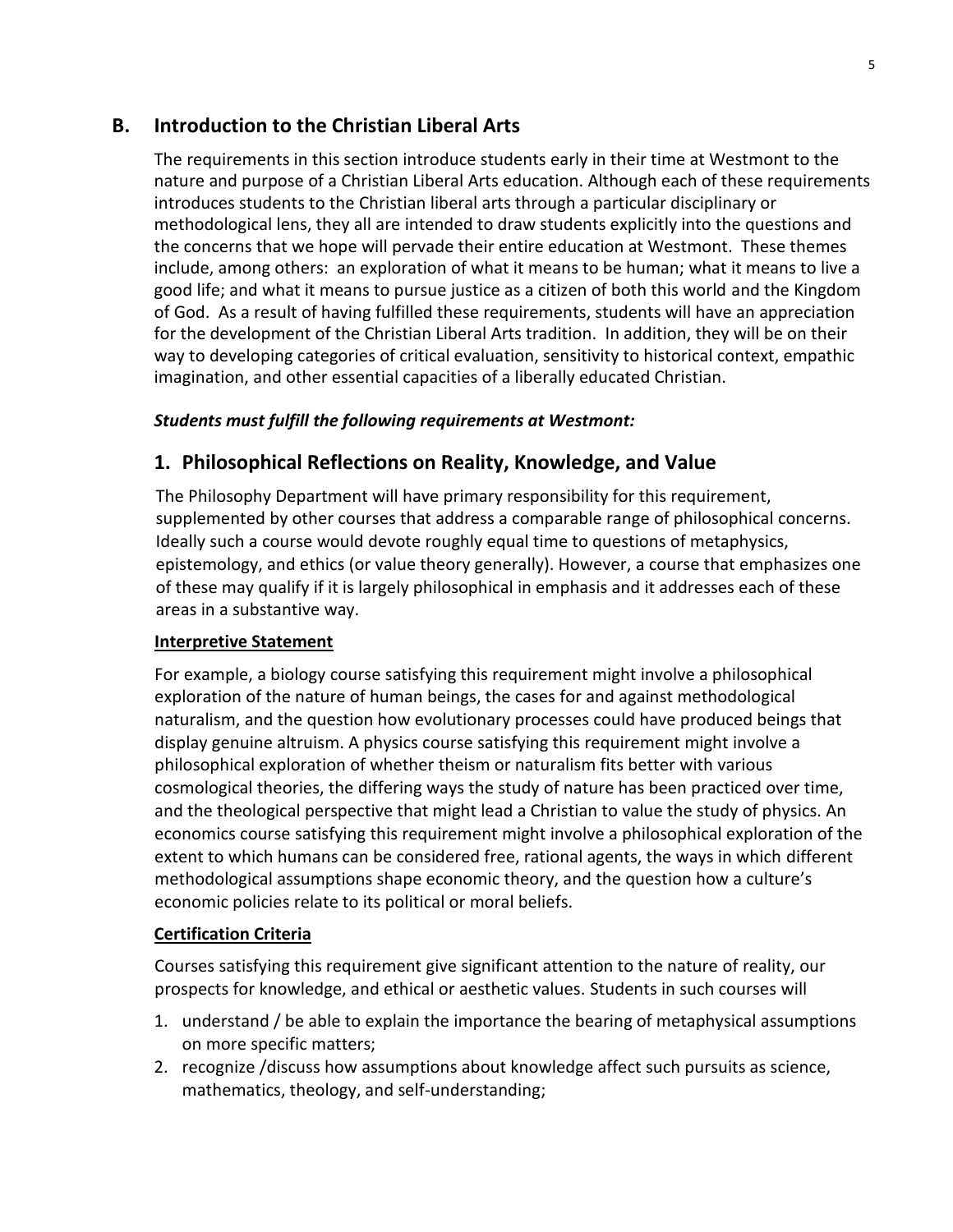- 3. recognize / discuss the import of competing value claims;
- 4. practice identifying and assessing arguments when a thesis is proposed;
- 5. emerge with a sense of how to think Christianly about various worldviews.

## **Student Learning Outcome**

Students will be able to articulate major philosophical ideas and describe their bearing on the Christian liberal arts.

## 2. **World History in Christian Perspective**

Courses satisfying this requirement will explore world history from 1300 to present. They will also introduce students to the Christian Liberal Arts through lectures and readings, and through an examination of history, which draws insights from many disciplines. Geographically comprehensive and chronologically wide-ranging, the course exposes students to the stories of diverse peoples, with the goal of challenging stereotypes and developing a thoughtful, informed approach to other cultures.

## **Certification Criteria**

Students will

- 1. identify important locations, events, people and ideas in world history from 1300 to the present;
- 2. demonstrate familiarity with main narratives in the field of world history (e. g. modernity, interdependence, globalization);
- 3. appreciate religious and cultural differences within and between world areas (including their own) and recognize how these change over time;
- 4. express the distinctive characteristics of a Liberal Arts education and explain why this is fitting for a Christian.

**Student Learning Outcome** (assessed as part Global Awareness ILO)

Students will acquire literacy in the histories of diverse people across the globe and reflect on the importance of world history for the Christian.

# **II. Common Inquiries**

Common Inquiries courses will, collectively, seek to introduce students to a range of methodological approaches that one might employ in the quest for knowledge. These courses would give particular attention to various ways of acquiring knowledge and evaluating information, and would incorporate appropriate consideration of the resources and implications of information technology. Courses may be either disciplinary (taught by one professor with demonstrated competence in that methodological approach) or interdisciplinary (team taught). *Students take one course from each of the following seven categories.*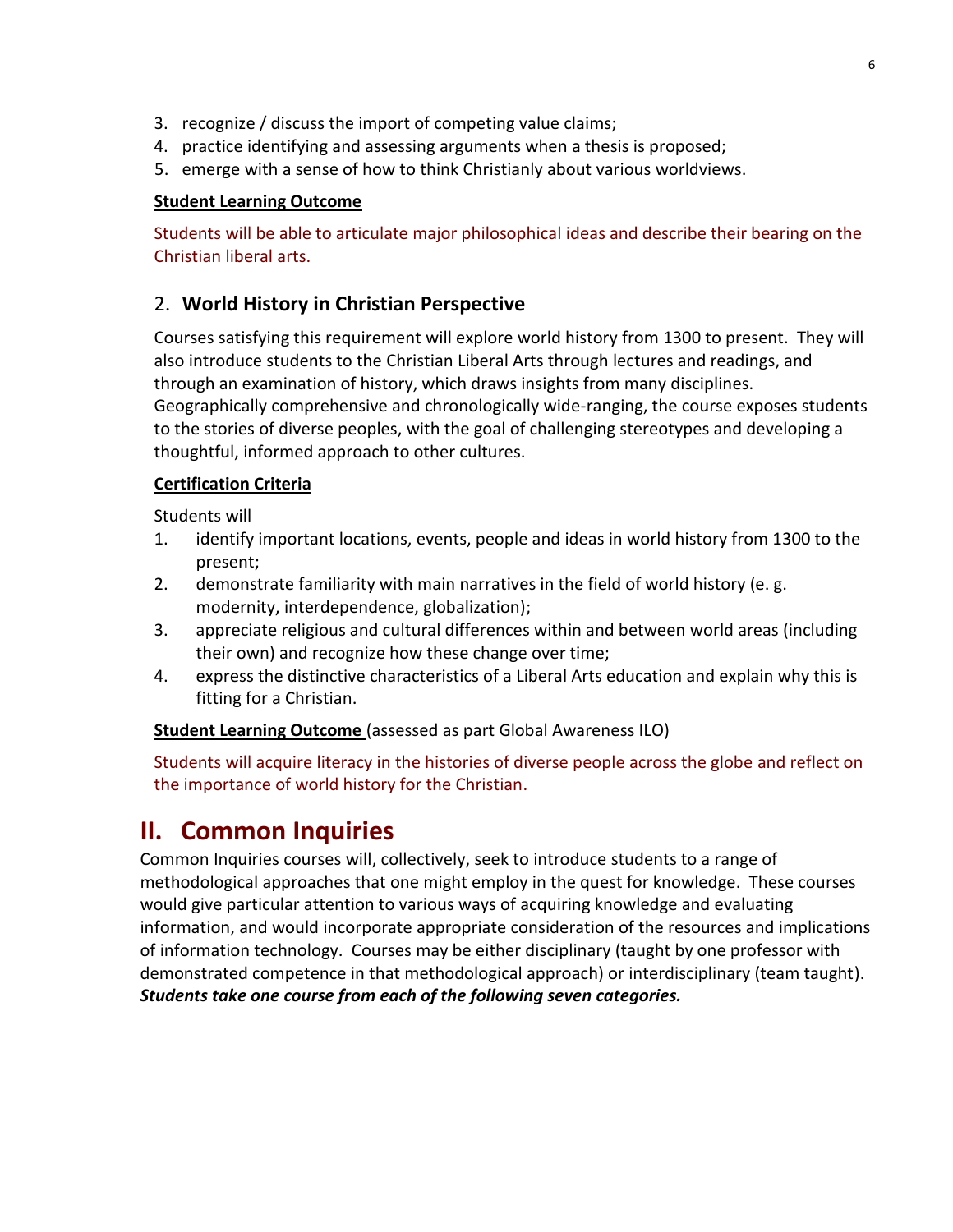## 1. **Reading Imaginative Literature**

## **Certification criterion # 1:**

Courses fulfilling the GE category for Reading Imaginative Literature requirement (i.e., English, Modern Language, Theatre Arts) will focus on written works that are imagined, invented, fictive. At least 75% of material assigned in the course (both in terms of titles and page count) will consist of written works of the imagination (i.e., plays, poems, or prose fiction—either novels or short stories) as opposed to literary criticism, critical theory, scholarly writing, textbook readings, or any other form of non-fiction.

## **Interpretive Statement**

For example, students of drama will distinguish among some of the following: tragedies, comedies, histories, romances, farces, fourth-wall verisimilitude, epic theatre, or kitchen-sink drama. Poetry students will distinguish among some of the following: Petrarchan sonnets, Shakespearean sonnets, odes, villanelles, narrative poetry, epic poetry, elegies, or slam poetry. Students of prose fiction will distinguish among first-person, omniscient, or third-person limited novels, as well as some of the following: epistolary, picaresque, or coming-of-age novels; realism, naturalism, or magical realism; speculative fiction, novels of ideas, and such fictional forms as the neo-slave narrative.

## **Certification Criterion # 2:**

In courses fulfilling the GE category for Reading Imaginative Literature, students will engage in close reading of imaginative texts, analyzing at the level of the individual sentence or line not just *what* the text means but *how* the text means what it means.

## **Interpretive Statement**

Students will analyze the way sentence structure, imagery, diction, and linguistic structure contribute to the meaning of the text. In reading drama, students will analyze the juxtapositions, oppositions, and reversals of individual speeches—with attention to the character's shifting objectives, obstacles, and tactics—while also demonstrating (for Shakespearean verse) what metrical analysis reveals of the character's emotional poise or precariousness. In reading poetry, students will analyze how rhythm, meter, rhyme, line breaks, and poetic structure contribute to the meaning of a passage. In reading prose fiction, students will analyze the way some of the following affect how the passage means what it means: point of view, narrative focus, narrative irony, situational irony, narrative structure, character development, narrative voice, the suspension of disbelief, and other literary devices.

## **Student Learning Outcomes**

- $\triangleright$  Students will be able to distinguish among genres (or sub-genres) of imaginative literature by identifying the defining characteristics, authorial purposes, and thematic implications associated with various literary and dramatic forms.
- $\triangleright$  Students will be able to analyze imaginative literature to indicate an understanding of language beyond its literal level by offering a close reading that demonstrates at the level of the individual sentence or line not just *what* the text means but *how* the text means what it means.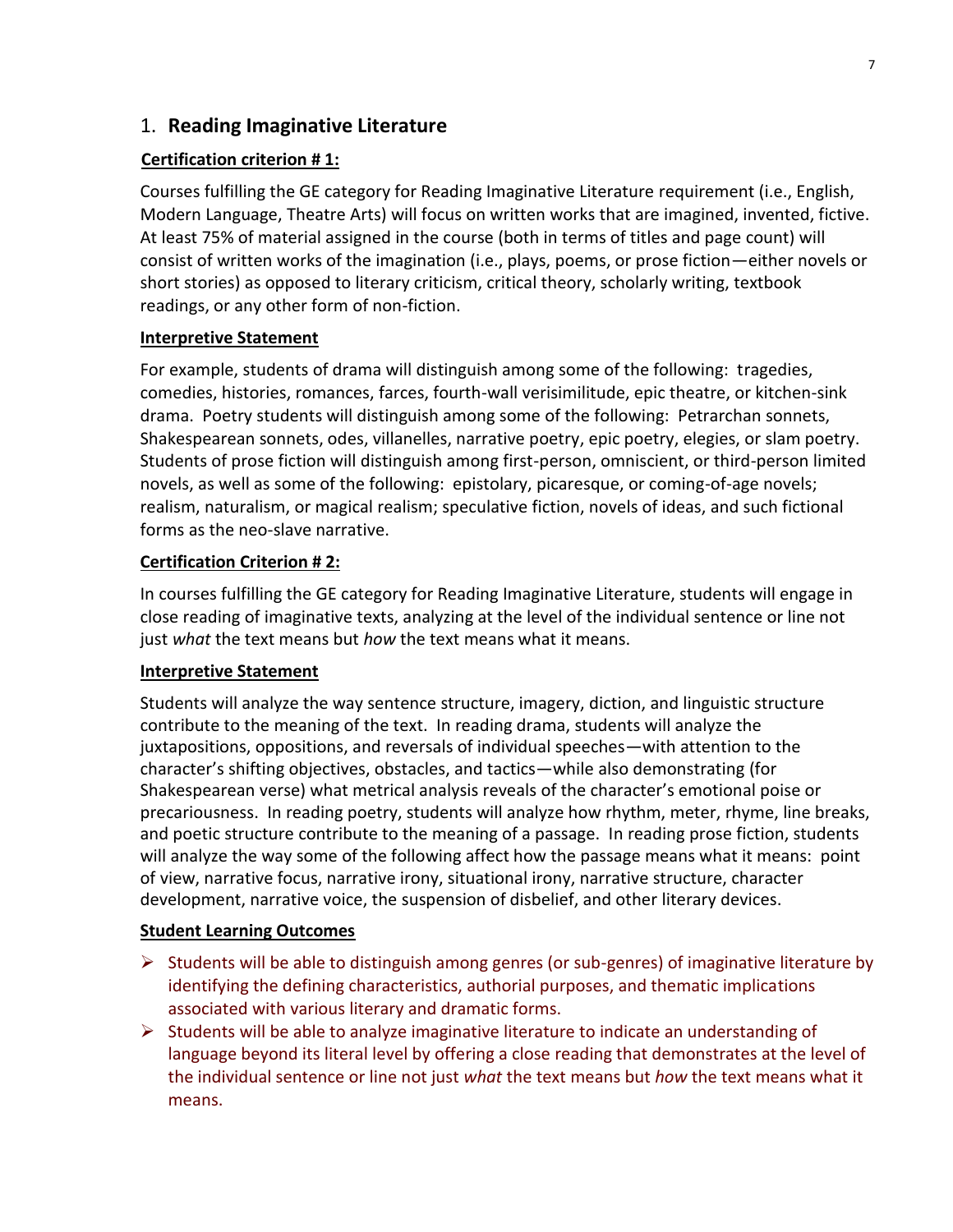## **2. Exploring the Physical Sciences**

Courses satisfying this requirement (i.e., Physics, Chemistry) introduce students to basic properties and principles of matter, examining structure and function in elementary physical systems traditionally studied by physicists and chemists. Students should come to appreciate both creative and systematic aspects of scientific method, and should come to understand the power of theory and prediction within the framework of empirical/experimental modes of inquiry.

## **Interpretive Statement**

The physical science general education requirement can be satisfied by taking one semester of General Physics (PH-21 or PH-23), or Physics for the Life-Sciences (PH-11 or PH-13), or General Chemistry (CHM-5 or CHM-6) – with or without the labs that normally accompany these courses. (Note that most students will automatically sign up for the labs together with the lecture courses.)

These introductory courses are usually taken by prospective science majors. By allowing these courses to be part of the GE offering we avoid situations where science majors who have already mastered quite difficult material are forced to go back and study the same topics again at a less sophisticated level.

It is important nevertheless that these introductory courses contain significant contributions to each student's liberal arts education. This means that, for instance, a discussion of the socalled "scientific method" must be included. Also, students could be assigned reading that connects their subject matter to theological or philosophical questions. Finally, it would be very appropriate to ask students to reflect in an essay on the relationship between their faith and their field of study.

## **Certification Criteria**

Students will

- 1. identify the basic properties and principles of matter;
- 2. identify the creative and systematic aspects of scientific method and give examples of the power of theory and prediction with the framework of empirical/experimental modes of inquiry;

3. articulate a model of the relationship between faith and science both historically and in the current culture;

4. demonstrate sufficient comprehension of science to read intelligently about and express informed opinions on science-related issues that affect individuals and society.

## **Student Learning Outcome**

Students will generalize how the scientific method can be used to investigate the physical and living world.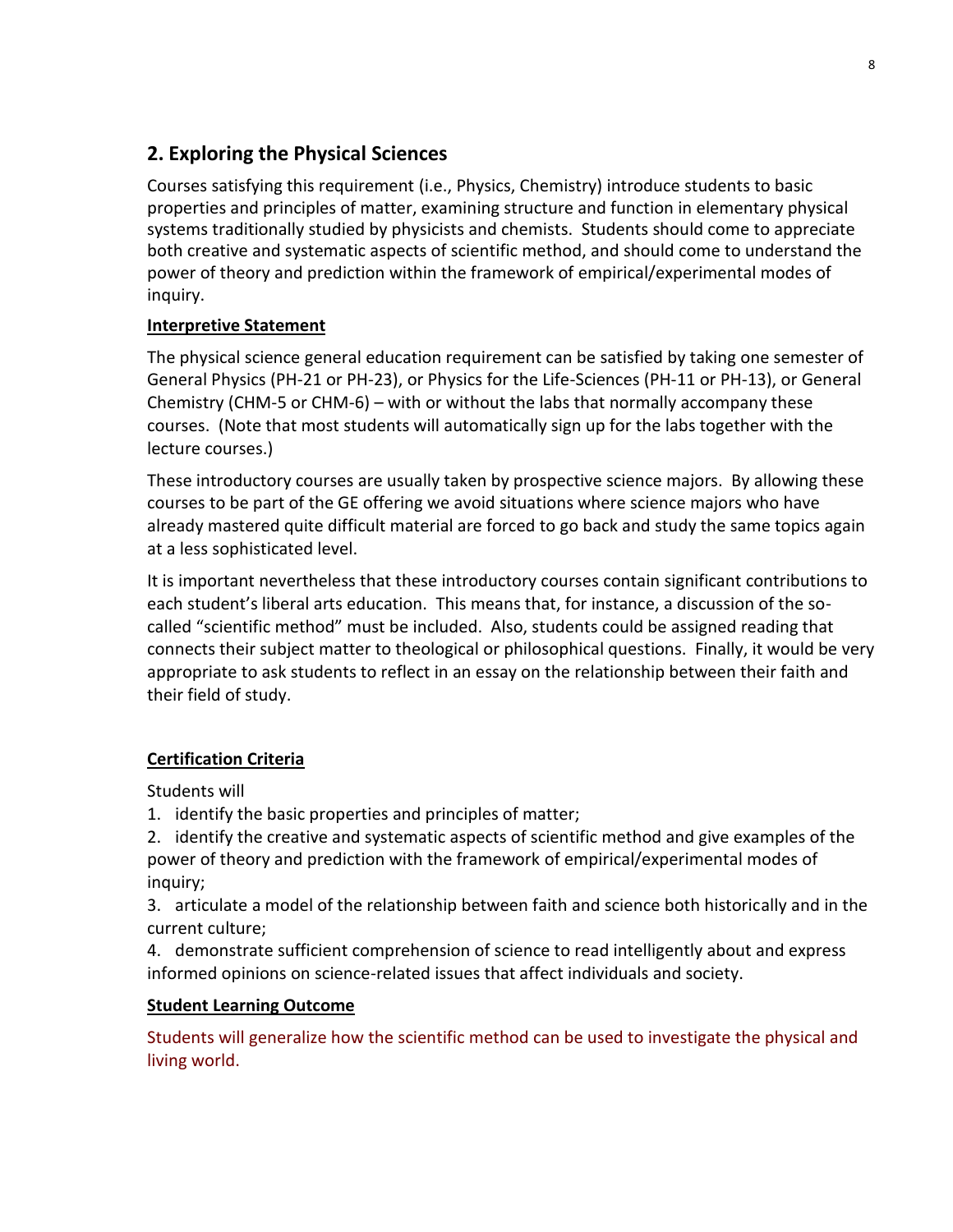## **3. Exploring the Life Sciences** (i.e., Biology, Psychology)

Courses satisfying this requirement introduce students to complex living systems within the framework of the natural sciences. Courses may either help students experience the breadth of disciplines encompassed by the life sciences or focus more narrowly on a single field of study. In either case, courses will emphasize fundamental understandings of life processes rather than the technical applications based on those principles. As appropriate, students will be introduced to the methods used to develop the models of life processes they are studying, and they should come to understand both the strengths and the limitations of those methods, especially as they impinge on a broader philosophical view of life.

## **Certification Criteria**

Students will

- 1. describe the investigative approaches of the life sciences;
- 2. list, describe and explain processes in living systems as appropriate to the course's subject domain;
- 3. describe and explain diversity and variability in living organisms as appropriate to the subject of the course;
- 4. identify and describe controversies, positions and approaches to the interdisciplinary and theological implications of the life sciences.

## **Student Learning Outcome**

Students will generalize how the scientific method can be used to investigate the physical and living world.

## **4. Working Artistically** (i.e., Music, Art, Theatre Arts)

Courses satisfying this requirement develop students' understanding of the fine arts and performing arts, including music, visual arts, or theatre. Such courses develop and expand perceptual faculties, develop foundational physical practices integral to the art form, and explore the critical principles which guide artists in the area.

## **Interpretive Statement**

Interpretive understanding of an art form is necessary for in-depth engagement in an artistic discipline. However, interpretation alone is not sufficient to qualify a course in the Working Artistically area. Courses fulfilling this category are foundational to their discipline, require the production of at least a modest amount of art as a means of understanding the process by which artists create, and include formal reflection on the general principles underlying artistic production. Creative production may entail wholly original work or creation/performance of previously created works, as appropriate per the specific artistic discipline.

## **Certification Criteria**

Understanding that making and interpreting in the arts are organically interrelated, courses in this area will require that students:

• make/perform works of art;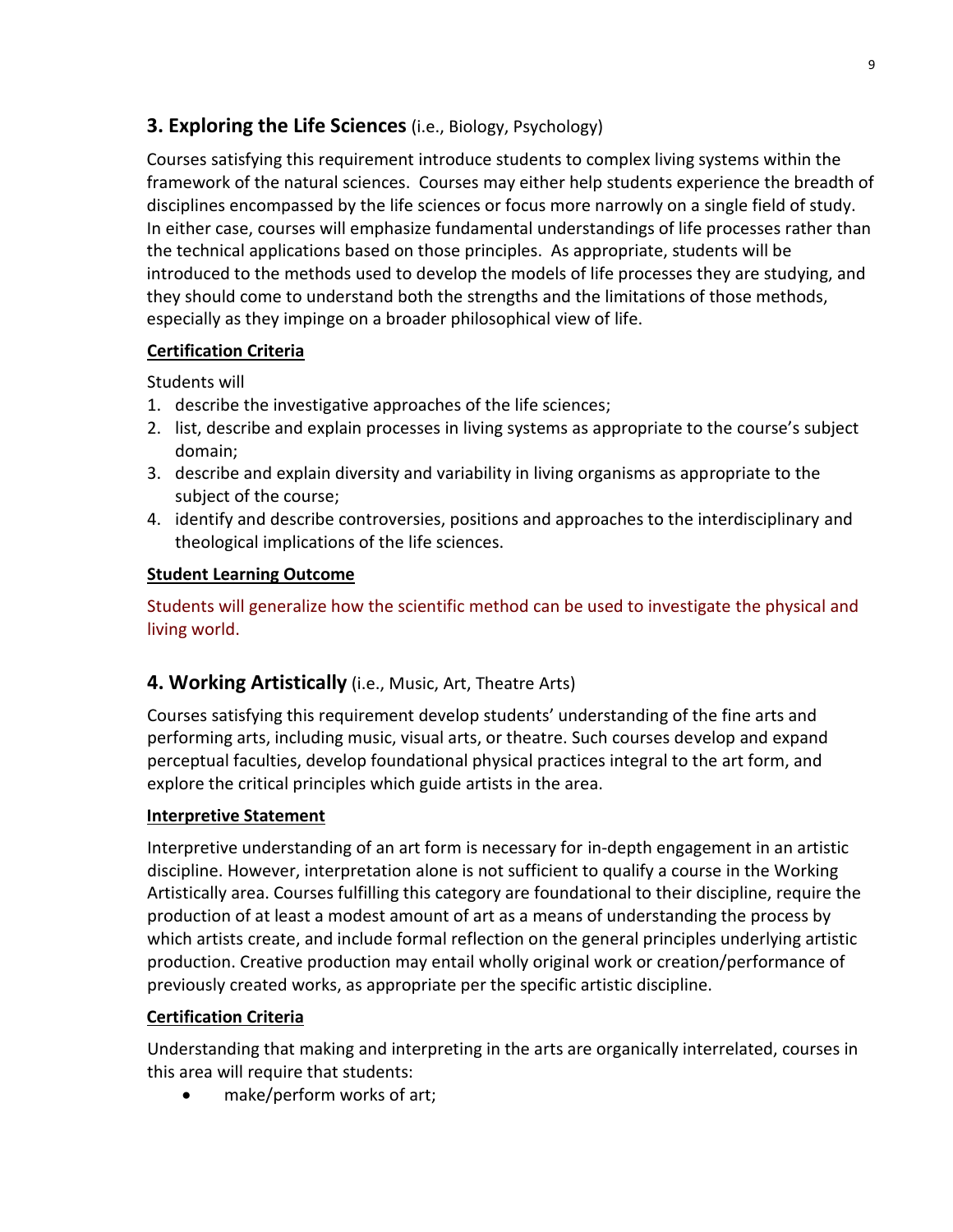effectively demonstrate creative and interpretive processes.

## **Student Learning Outcome**

Students will demonstrate artistic processes and interpretive understanding in an artistic production.

## **5. Reasoning Abstractly** (i.e., Philosophy, Mathematics and Computer Science)

Courses satisfying this requirement focus on critical and analytical reasoning about nonempirical, abstract concepts, issues, theories, objects and structures. Students in these courses should learn to understand and evaluate abstract arguments and explanations, analyze abstract concepts and solve abstract problems.

## **Interpretive Statement**

Though all theoretical disciplines other than the three to which this common inquiry area is restricted involve abstract reasoning, only these latter three disciplines (a) involve a relatively high degree of abstraction and (b) employ primarily highly abstract methods and study primarily highly abstract objects. Moreover, though courses in other disciplines have philosophical, mathematical, computational and logical elements, only courses in these three disciplines make such elements their primary focus. Finally, the GE committee should not assume that every course in these three disciplines would qualify as abstract reasoning courses. Only courses in these disciplines involving attention to formal methodology (argument, analysis, evaluation, problem-solving) would be adequate. So, for instance, courses that merely summarize philosophical views would not qualify.

## **Certification Criteria**

Students will be able to

- 1. identify instances of abstract reasoning about abstract objects or concepts (in the form of arguments, explanations, proofs, analyses, modeling, or processes of problem solving) and can distinguish premises from conclusions (or their analogues);
- 2. construct an instance of valid reasoning about abstract objects or concepts (in the form of arguments, explanations, proofs, analyses, modeling, or processes of problem solving);
- 3. distinguish valid forms of reasoning about abstract objects or concepts (in the form of arguments, explanations, proofs, analyses, modeling, or processes of problem solving) from invalid and/or fallacious forms of reasoning.

## **Student Learning Outcome**

Students will be able to recognize, construct, and evaluate instances of abstract reasoning.

**6. Thinking Globally** (e.g., Sociology/Anthropology, Political Science, Religious Studies, Economics and Business)

The concept of the "global" refers to the growing interconnectedness of our world through systems of information, finance, trade, travel and migration, climate and biosphere, cultural and religious diffusion, or political engagement. To think globally is to understand how experiences or processes occurring in one part of the world carry immediate and lasting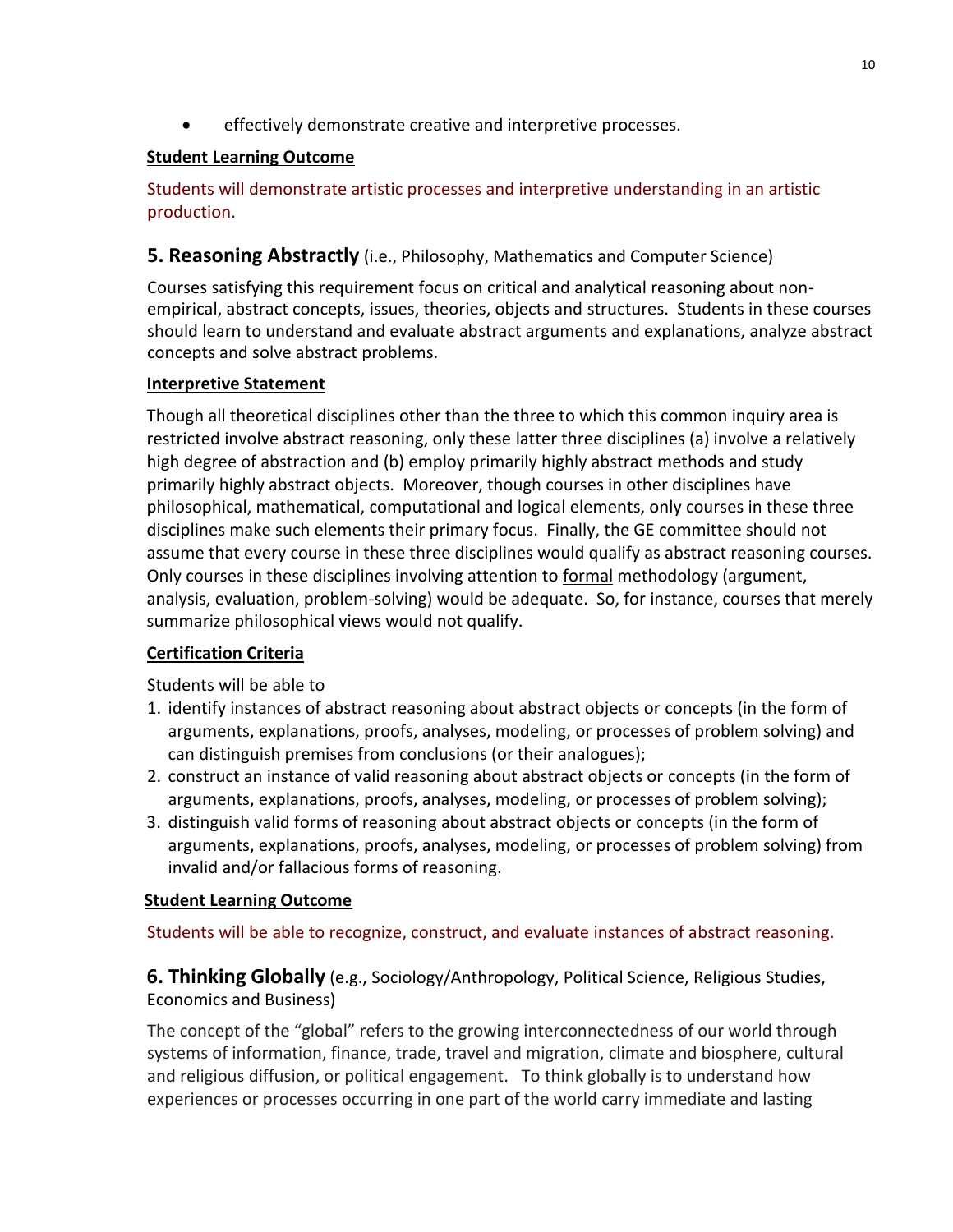implications across vast distances. The study of these implications, in turn, fosters a reflexive awareness of our situated-ness in a given context. Global thinking should rigorously examine multiple perspectives and multi-directional influences – not simply Western perspectives of 'others' or the impact of the West on the rest. Global thinking should inform discussions of international crises of various kinds, for example, inequalities of power, wealth, gender, race/ethnicity, and cultural influence; or war, epidemics, environmental crises and climate change, religious extremism, market failures, and cyber security.

Fully appreciating global connections and their impact on the lived experience of people requires knowing something about the places being connected and the people being impacted. Courses that address the particular cultures, religions, histories, politics, art, and economics of diverse regions are thus an important component of global thinking.

#### **Interpretive Statement**

The concept of "global" should be understood as more than a Western perspective on others outside North American society. It must connote more than "countries" and extend to various world "regions." When one thinks globally, it represents a clear methodology with a distinct pedagogy that recognizes competing bases from which to perceive and interpret issues. Study abroad programs do not automatically produce "global" thinking. The distinctives of "global" vs. "Western" thinking must be clearly identified within the course content.

#### **Committee Praxis**

These courses will bear a particular burden to relate the associated questions – particularly the question of relativism – to the Christian faith. The courses should also address the question of the relationship between Christianity and perspectives in/from other cultures. How are studies in this area related to redemptive work?

#### **Certification Criteria**

Courses satisfying "thinking globally" should

- 1. demonstrate substantial engagement of trans-regional connections,
- 2. include multiple perspectives arising from these connections,
- 3. evaluate the impact of global processes on various world contexts and life experiences,
- 4. explore the ethical demands for Christians in light of the topic under study.

#### **Student Learning Outcome** (assessed as part of Global Awareness ILO)

Students will be able to describe and analyze the dynamics of a particular artistic, economic, political, scientific, or social connection across cultural or regional boundaries.

## **7. Thinking Historically** (e.g., Art History, History, Music History, Religious Studies)

Courses satisfying this requirement develop students' awareness and appreciation for the particularities of time and place, a sense of the complex process of change and continuity over time, and the ability to work critically with a range of primary and secondary historical texts. By studying for example specific historical periods, the history of Christianity, the history of academic disciplines, or by taking interdisciplinary courses, students should: become critical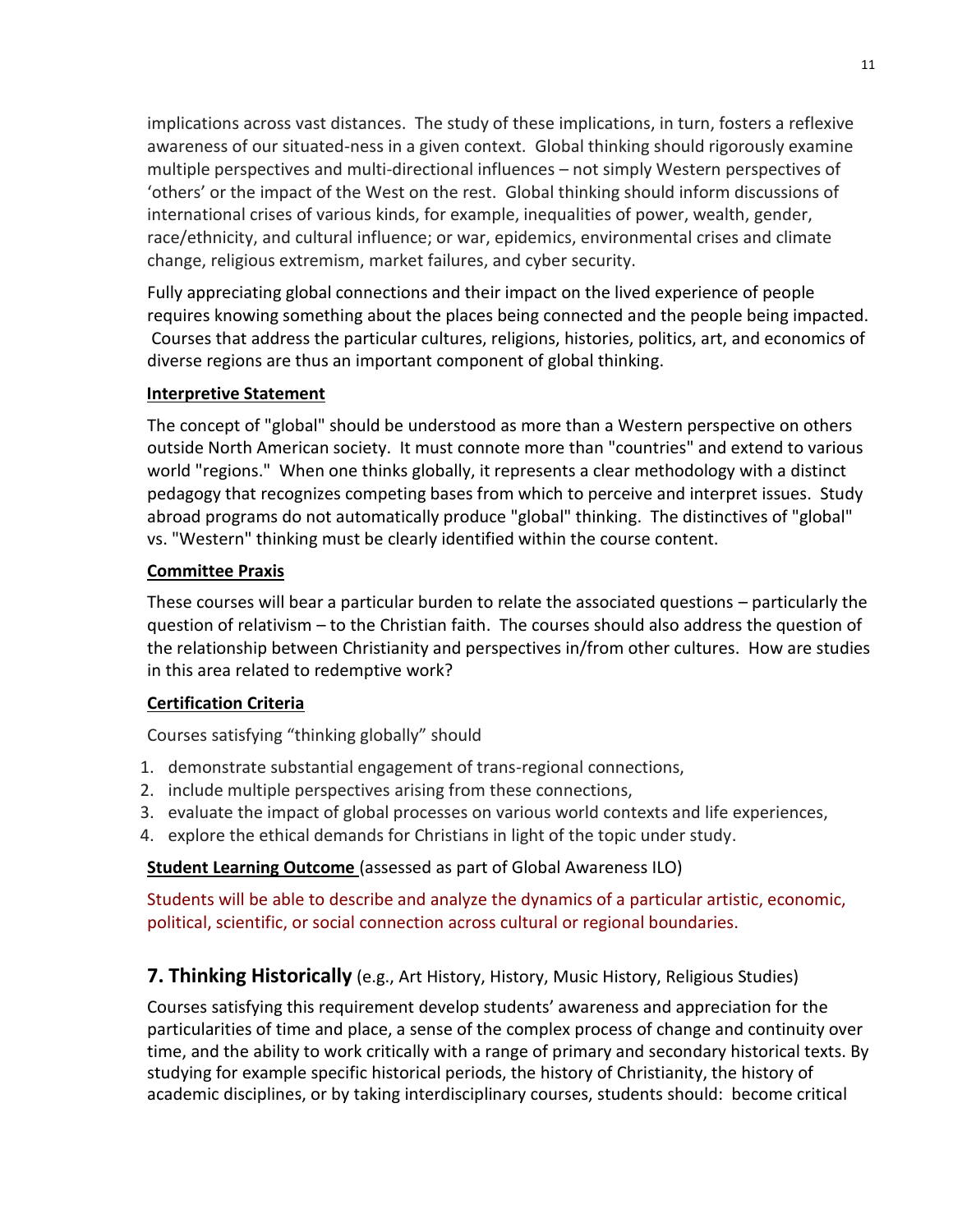readers of a range of historical sources; appreciate the importance of historical context in shaping our understanding of the world in which we live; be able to engage in thoughtful discussions of historical interpretations; and understand the complexity of historical change.

## **Interpretive Statement**

This must not be simply a course "about" history. While the subject matter may vary, the constant feature must be introduction to, and practice of, the skills of historical research, criticism, and analysis.

## **Committee Praxis**

- In general, GE courses should be open to all Westmont College students having the typical level of preparation.
- However, upper division courses in a major other than History are not inherently ruled out of satisfying the Thinking Historically category. While they are not introductory in the major, they are introductory in the introduction to historical methods.
- Few faculty are trained as historians; therefore, there is a greater burden on courses taught by faculty outside the Department of History to demonstrate that they are, indeed, engaging in "Thinking Historically." The course (and syllabus) must give explicit and sustained attention to the historical method addressing such issues as particularities of place and time, the interaction of the subject matter with the broader culture, change over time, and the difficulties of interpreting sources.

## **Certification Criteria**

Students will be able to

- 1. Read primary sources historically asking and answering basic questions about historical sources (historical context, author, audience, genre); drawing historical conclusions from the sources and assessing their reliability and usefulness; and reflecting on how their own background shapes their interpretation;
- 2. Identify the arguments of secondary sources and recognize differences in interpretation.
- 3. Articulate responsibly how the past is relevant for the present, drawing informed connections between their study of past events and their bearing on the present.

## **Student Learning Outcome**

Students will be able to analyze historical sources with appropriate attention to their various contexts.

**8. Understanding Society** (e.g., Sociology, Anthropology, Economics and Business, Political Science, Communication Studies)

Courses develop students' understanding of society, culture, economics, and/or politics. Students should recognize the dynamic interplay among individuals, groups, institutions, cultural norms, and public policy. Courses provide exposure to a breadth of literature regarding models or theories that explain how we understand society. Students will reflect on how interpretive and objective theories interact with their values, beliefs, and worldviews. Put differently, students will explore questions of "what is?" and "why is it so?" to better inform their vision of "what ought to be."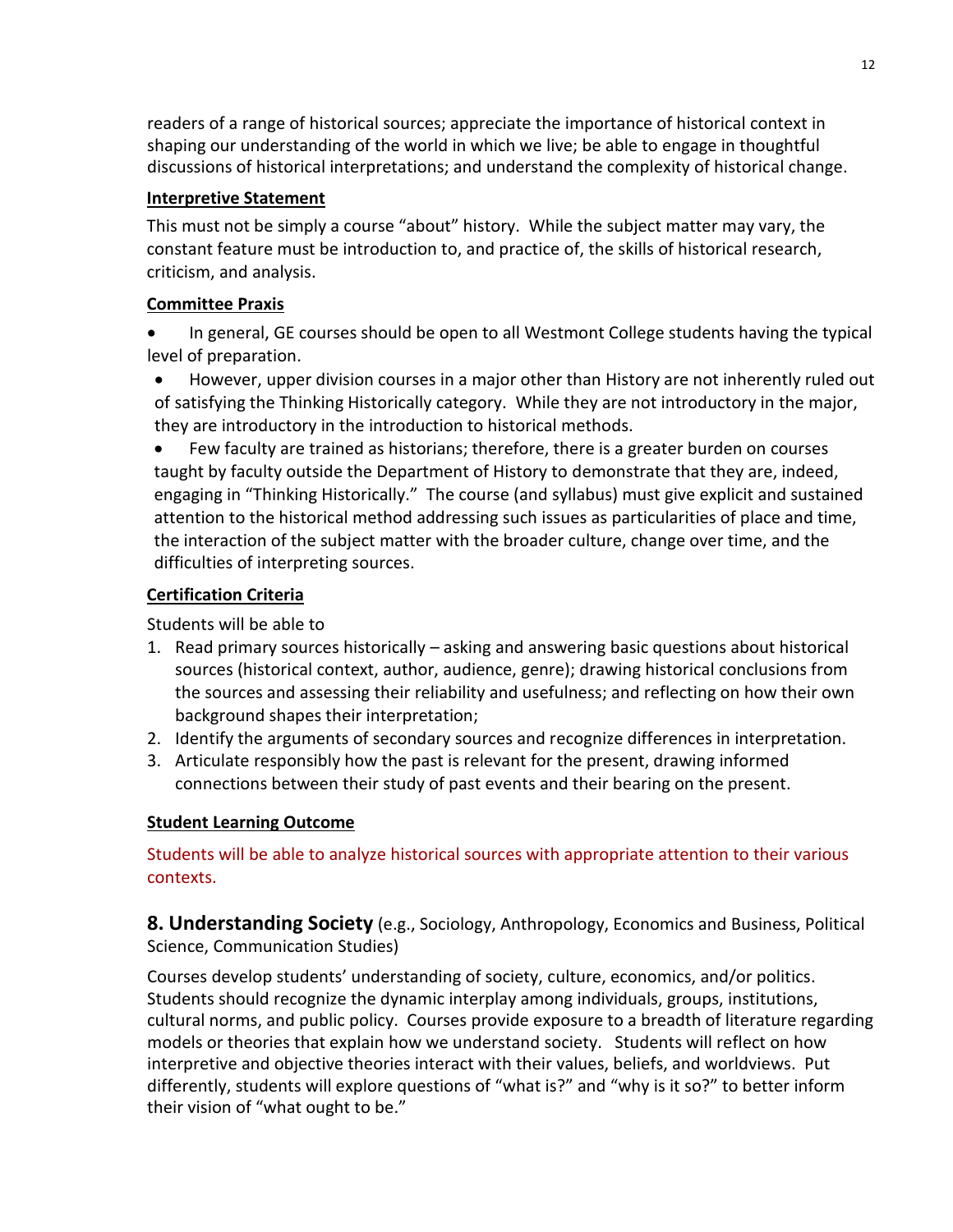#### **Interpretive Statement**

Ideally, these should be lower division courses. Upper division offerings often require a prerequisite foundation in terms of concepts, methodologies, and theoretical orientations. Upper division courses can be appropriate provided the instructor makes clear that students lacking an introductory level background in the discipline will not be disadvantaged. It is recommended that some course content reflect cross-cultural and comparative perspectives.

## **Certification Criteria**

Students will be able to

- 1. identify foundational theories that offer explanations of social, political, economic, and/or cultural phenomena;
- 2. apply foundational theories to analyze contemporary problems or controversies;
- 3. make personal and social application of various theories—informed by a biblical perspective.

## **Student Learning Outcome**

Students will apply appropriate foundational theories to analyze social, political, economic, and/or cultural phenomena.

## **II. Common Skills**

Each Common Skills class encourages students to develop their verbal, quantitative, or physical dexterity. Students in these courses are also expected to demonstrate competence in a wide range of contemporary information technology processes.

## **1. Three Writing-Intensive or Speech-Intensive Courses**

Students develop their communication skills at Westmont by taking at least three courses that emphasize writing fluently or speaking clearly and effectively. Such writing-intensive or speechintensive courses encourage students to develop their abilities to articulate information, ideas, and convictions both in written and oral discourse. Students are expected to be able to communicate effectively to a wide range of audiences, within the academy, the church, and the public. The Writer's Corner enables students at all levels to discuss writing strategies individually with peer consultants.

a) **Writing for the Liberal Arts** (4) All students should take a writing-intensive course during their first year at Westmont. Many students will fulfill this requirement by taking English 2: Composition for the Liberal Arts. Students with qualifying test scores (i.e., SAT II) may fulfill this requirement by taking a writing-intensive course offered by any department.

b) **Writing-Intensive or Speech-Intensive Course within the Major** All students take at least one writing-intensive or speech-intensive course in their major.

c) **Writing-Intensive or Speech-Intensive Course outside the Major** Students completing a single major take a writing-intensive or speech-intensive course in any field outside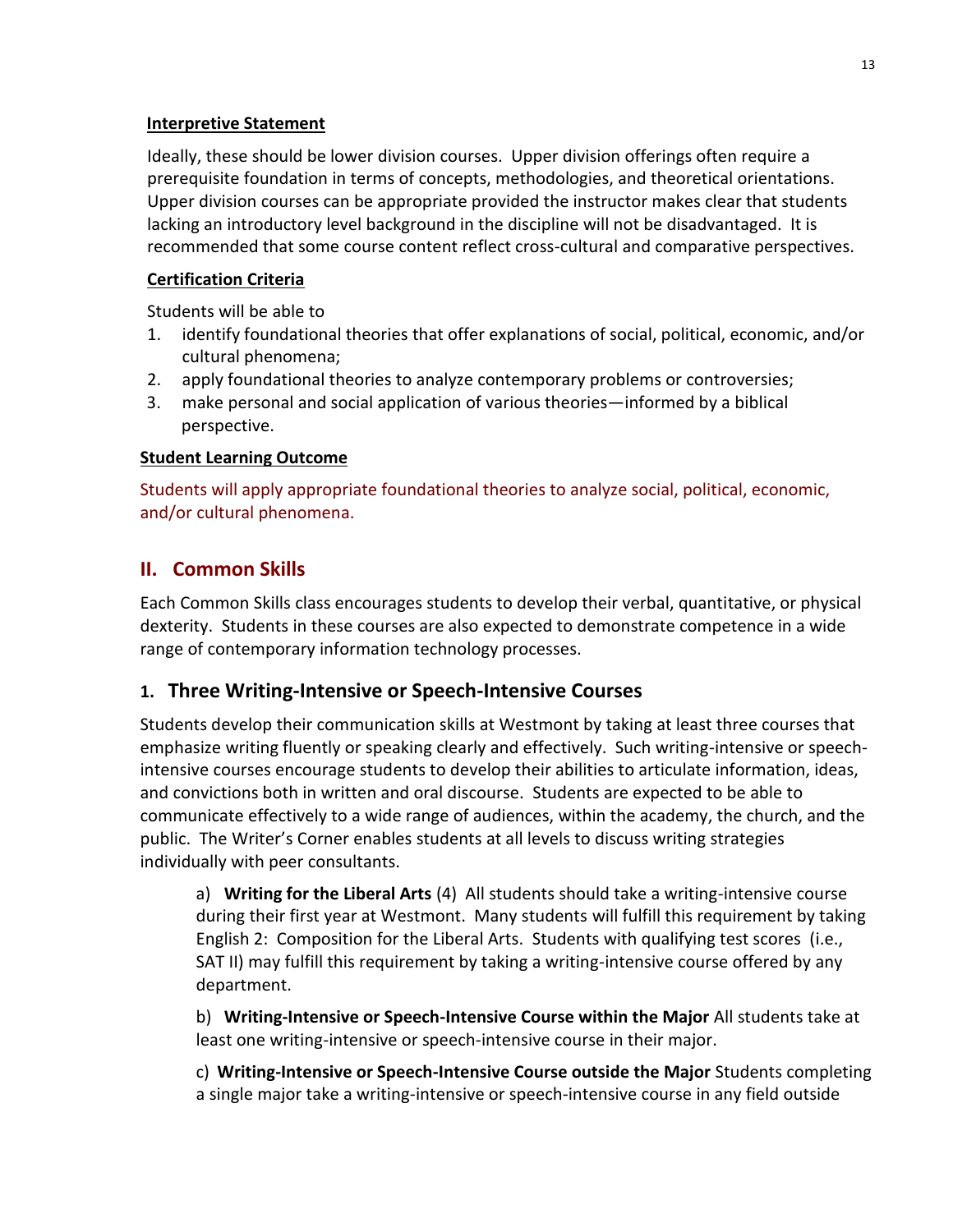that major. Students completing a double major take a writing-intensive or speechintensive course in both majors. Students majoring in English may fulfill this requirement by taking an additional writing-intensive English course.

#### **Interpretive Statement**

Certainly multiple assignments with a professor's feedback over the course of a semester are more beneficial in the learning process than one big project submitted at the end of the semester. However, the value of a semester-long work in progress stretches students in different ways and is invaluable to the student preparing for graduate school. The principle is four interventions in the writing process; for example, students working on a history honors paper could submit four chapters of their work during the semester. A variety of teaching methods can be used to respect both the spirit and the letter of the law: paper revision encourages students to intensify their development of a persuasive argument or critical analysis; response writing in class concentrates on content rather than form; journaling to explore ideas promotes critical thinking; summary writing is a necessary skill developing both content and form; essay examinations are evaluated on content as well as form, etc.

## **Certification Criteria for Writing-Intensive Courses**

The syllabus explicitly identifies the course as writing-intensive, and it clearly defines expectations for performance. Students are informed that their work will be evaluated for clarity and style \* in addition to content.

- 1. The course requires sufficient writing: at least four papers totaling at least 16 pages. Writing is spread throughout the course in a sequence of related assignments rather than concentrated in a large paper at the end. These activities may include journal writing, article reviews, essays, research papers, scientific lab reports, business reports and plans, lab abstracts, paper revision and editing assignments, peer reviewing and editing, etc.
- 2. The course provides significant writing instruction or includes a substantive assignment in which students submit at least one draft for comments from the professor and then revise the draft to take account of these comments. Rewrites are typically treated as 1/3 of the original.
- **\*** Specifically, student should be graded on
- their ability to construct a clear central message that includes purposeful and inviting ideas, insightful arguments and reasons to accept these arguments, relevant and substantive supporting material, and various audience-centered appeals
- the organization of their messages, providing appropriately creative introductions, compelling and strategic structure, smooth transitions, and an effective conclusion
- their communication style, engaging their audiences with discipline-appropriate language use and artfully constructed sentences.

## **Certification Criteria for Speech-Intensive Courses**

The course is explicitly identified as speech-intensive, and it clearly defines expectations for performance. Students are informed that they are assessed for oral communication specifics as well as for content.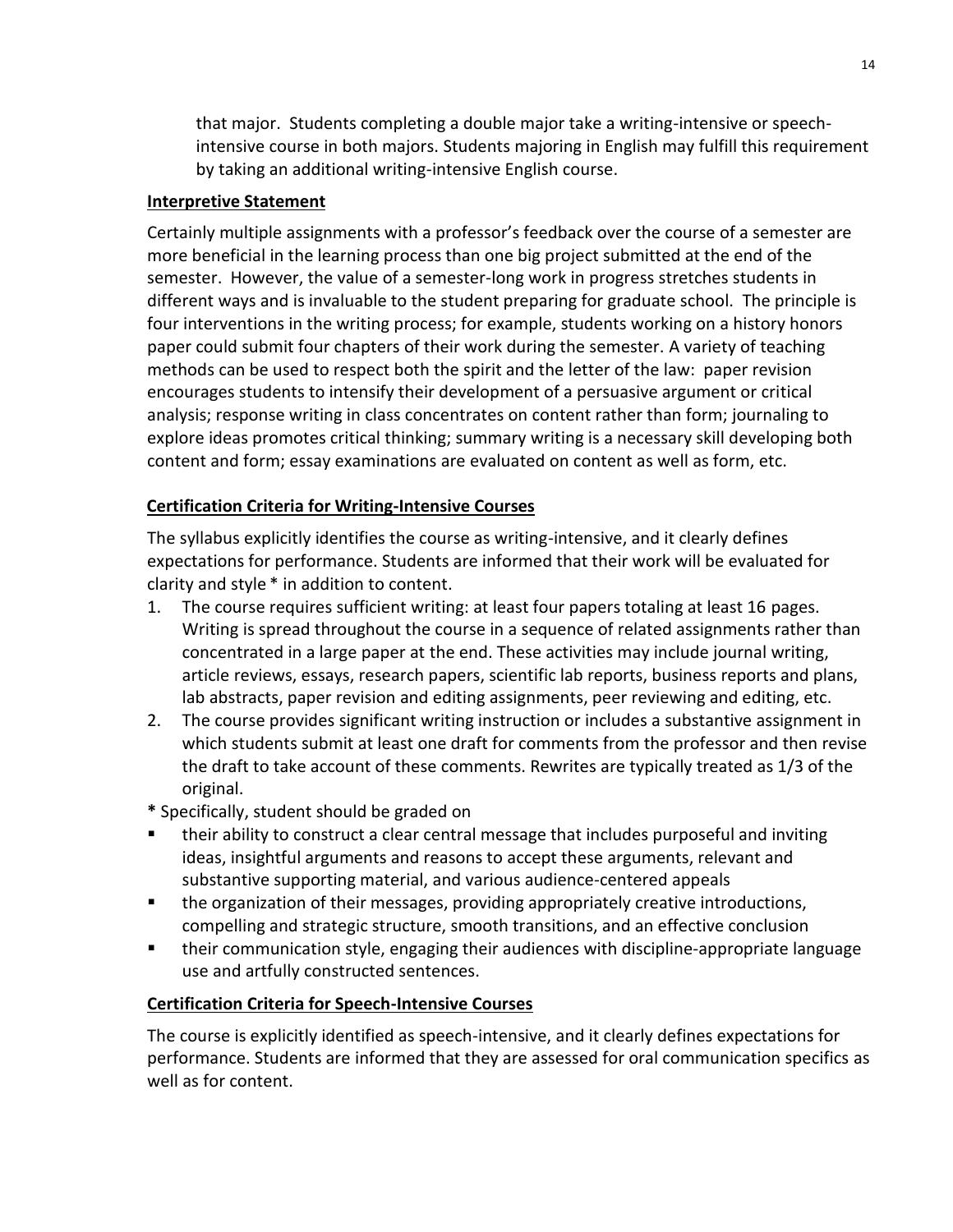1. The course requires that students make at least three oral presentations totaling at least 30 minutes.

**Student Learning Outcome** (assessed as part of Written Communication ILO)

Students will communicate in written form for a variety of purposes and audiences across the curriculum

## **2. Quantitative and Analytical Reasoning** (4)

Since many phenomena in our world can best be understood through quantitative and analytic methods, students should develop the ability to interpret, evaluate and communicate quantitative ideas. Central to courses satisfying this requirement is: the use of mathematical models for physical or social systems or; the understanding and communication of numeric data including the computation and interpretation of summative statistics and the presentation and interpretation of graphical representations of data. A core focus of the course should be the explicit study of quantitative and analytic methods, or, alternatively, the reflective use of quantitative methods as a tool.

## **Certification Criteria**

Students will be able to

1. make use of mathematical (including statistical) models for physical or social systems -and/or-

compute and interpret numeric data, summative statistics and/or graphical representations;

- *2.* reflect on the strengths and weaknesses of particular quantitative models or methods as tools in the natural and social sciences;
- 3. be able to interpret, reflect on, and use quantitative models and data in public, vocational, and/or private decision making.

**Student Learning Outcome** (assessed as part of Quantitative Reasoning ILO)

Students will apply relevant scientific, mathematical and logical methods to analyze and solve problems effectively and be able to utilize the results appropriately when making decisions.

## **3. Modern/Foreign Languages** (4)

Westmont encourages students to continue developing their fluency in a language other than their native tongue by requiring students to complete one semester of college language beyond the level of the two-year entrance requirement to the college. Alternatively, having met the entrance requirement in one language, they may take one semester of college-level study in another language. A course in any modern spoken language (i.e. Spanish, French, or German) or ancient language (i.e. Greek or Hebrew) is accepted as fulfilling this requirement. Students are exempt from this requirement if they pass an examination demonstrating the equivalent of three semesters of college language study or present evidence of a primary language other than English to the Records Office.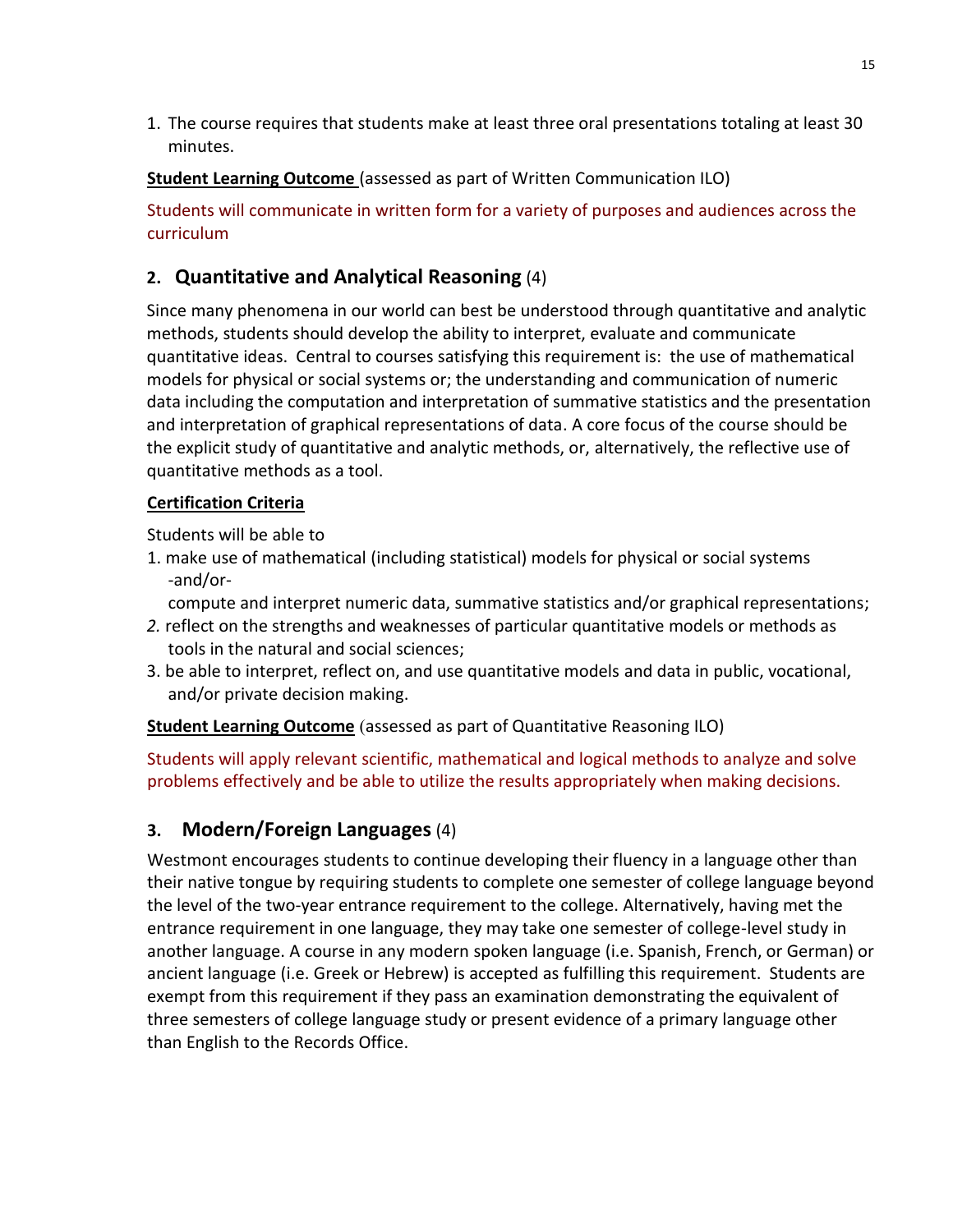#### **Interpretive Statement**

It is understood that one of Westmont's entrance requirements is two years of one foreign language. Any student who has not fulfilled that entrance requirement must complete two semesters of language at Westmont.

A student who has fulfilled the entrance requirement of two years of one foreign language may, however, change to a new language, taking one semester of a language different from that studied in high school.

The only exemptions from the one-semester language requirement are for students who have a score of 4 or 5 on the Advanced Placement Test; test out of third-semester college language, or; have a primary language, both written and oral, other than English.

Foreign language study has always been intrinsic to a traditional liberal arts education. Focused study of a language other than our native one certainly affords access to understanding diversity and multiculturalism. What is more, it enables a profound intellectual transformation for students who lend their minds and their imaginations to different speech patterns and, thereby, different thought processes. Of course, as people of The Word, we seek to use language with respect and love. Few of us can appreciate our native language until we have worked intensely to learn one that is foreign to us and seen our own from the outside in.

## **Committee Praxis**

## **Procedure for Fulfilling Foreign Language Requirement for Students with Language-Based**  Disabilities

Realizing that learning a foreign language may be especially difficult for those with certain disabilities, Westmont offers the following accommodations for those who have a **documented language based learning disability**:

- Students may take the culture class (SP/FR 150) or
- Students may take one semester of college level American Sign Language
- $\blacksquare$  In order to qualify, students must:
- **Present documentation of the disability to the Director of Disability Services**
- Fill out a form with the Director of Disability Services recording the documented disability
- Have the form signed by the Chair of the Modern Languages Department
- **Turn the form into the registrar's office**

## **Certification Criteria**

The first four learning objectives of the Foreign Language GE are based directly on the national criteria set by ACTFL (The American Council of the Teaching of Foreign Languages).

Students will be able to

- 1. understand and interpret written and spoken language on a variety of topics;
- 2. demonstrate an understanding of the relationship between some of the practices and perspectives of the culture studied;
- 3. demonstrate an understanding of the nature of language by comparing the language they study and their own;
- 4. use the language both within and beyond the classroom setting;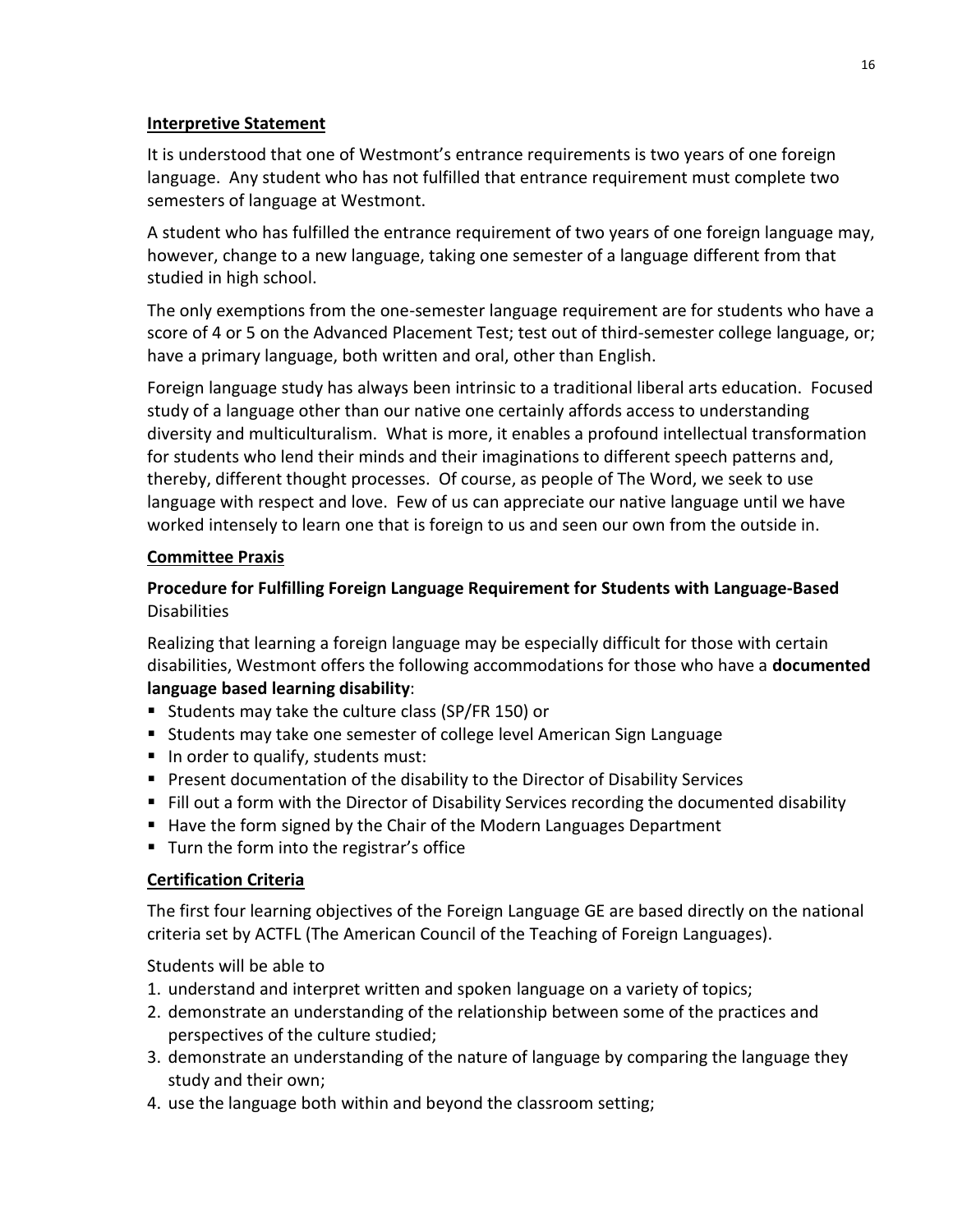5. articulate the importance of learning another language in order to engage people unlike them in terms that affirm others as persons created in God's image.

#### **Student Learning Outcome**

Students will be able to manage successfully a number of uncomplicated communicative tasks in straightforward social situations in a foreign language. [Conversation is restricted to a few of the predictable topics necessary for survival in the target language culture, such as basic personal information, basic objects, and a limited number of activities, preferences, and immediate needs.]

**4. Physical Education** The physical education program is designed to provide instruction and exposure to fitness, skill-based and leisure activities. All students are required to take Fitness for Life and three 1-unit physical activity courses. A wellness-based foundation is laid in Fitness for Life, with the additional three activity courses providing reinforcement for a lifetime of physical activity.

#### **Certification Criteria**

#### **Fitness for Life requirement:**

Students will be able to

- 1. write and successfully implement an appropriate 9-week fitness program based on the training principles of frequency, intensity, and duration;
- 2. discriminate between healthy and unhealthy lifestyle behaviors.

#### **Physical activity courses:**

Students will improve in

- 1. one or more of the five components of fitness, including cardiovascular, muscular strength, muscular endurance, flexibility and body composition; and/or
- 2. one or more cognitive, affective or skill-specific components related to successful participation in the sport or activity.

#### **Student Learning Outcome**

Students will write and successfully implement an appropriate fitness program based on the training principles of frequency, intensity, and duration.

## **IV. Compassionate Action**

## *Students must complete one of the following two options:*

## **1. Serving Society; Enacting Justice**

Courses involve active student participation in a course with a service project, or an internship that includes significant involvement in responding to social issues. A course or internship fulfilling this requirement should deliberately raise students' awareness of issues of justice grounded in social class, gender, ethnicity or human disability; the environment; or the impact of technology. This should invite students to examine their own presuppositions and to develop their skills in their exercise of charity and compassion. The service project, which is to be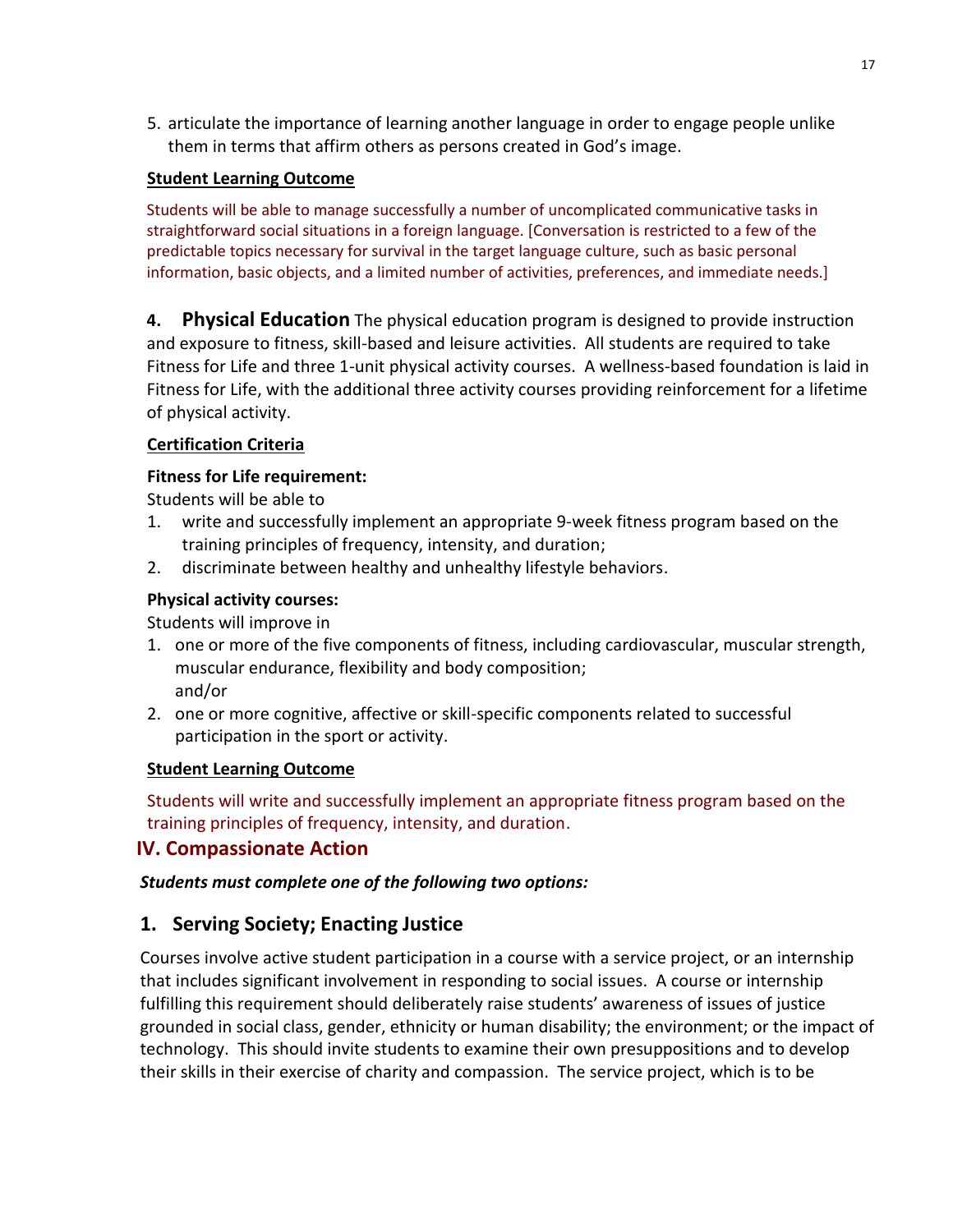explicitly integrated into the academic content of the course, should, when possible, be performed for a non-profit organization.

## **Interpretive Statement**

Activities designed to fulfill the Serving Society; Enacting Justice section of the General Education program should substantially conform to the following criteria.

- 1. The service component should be preceded by an orientation which addresses
	- a. The context in which the work will be done.
	- b. The specific goals of the activity.
	- c. The types of reporting that will be expected.
- 2. The service component should take place in a context where the student will have exposure to one or more of the following:
	- a. Issues of economic disparity and class.
	- b. Issues of gender and ethnicity.
	- c. Issues of environmental stewardship/ remediation.
	- d. Issues of social or political disenfranchisement.
	- e. Issues of community identity, infrastructure and safety.
	- f. Issues related to aging.
	- g. Issues of disability.
	- h. Issues related to the logistics of or structures for serving society and/or enacting justice.
	- i. Other similar or related issues.
- 3. The service component may take the form of direct contact and service or may take place in a setting which addresses systemic and structural concerns.
- 4. Typically, at least 12 hours of service should be performed.
- 5. The service component should be embedded in or connected to an academic context (lecture, class discussion, seminar, readings, discussions with a mentor) which will enable student to process the experience beyond a casual level.
- 6. There should be a clear system of accountability and reporting for both performance and processing.

## **Committee Praxis**

## **Student-run or externally-run ministries**

Students who wish to fulfill the Serving Society; Enacting Justice General Education requirement using student or externally-run ministry should enroll in the 1-unit APP 192 Service Experience Seminar. The purpose of APP 192 is to provide a means to connect academic learning and reflection with service experiences which lack the level of on-site supervision expected for an internship experience.

## **Expectations:**

- The ministry must have a sufficient track record to demonstrate stability, good organization, effective service, and significant contact with the population being served.
- A member of the teaching faculty or a member of the staff with faculty status must lead a seminar that (a) prepares students for participation in the ministry and (b) reflects on the experience.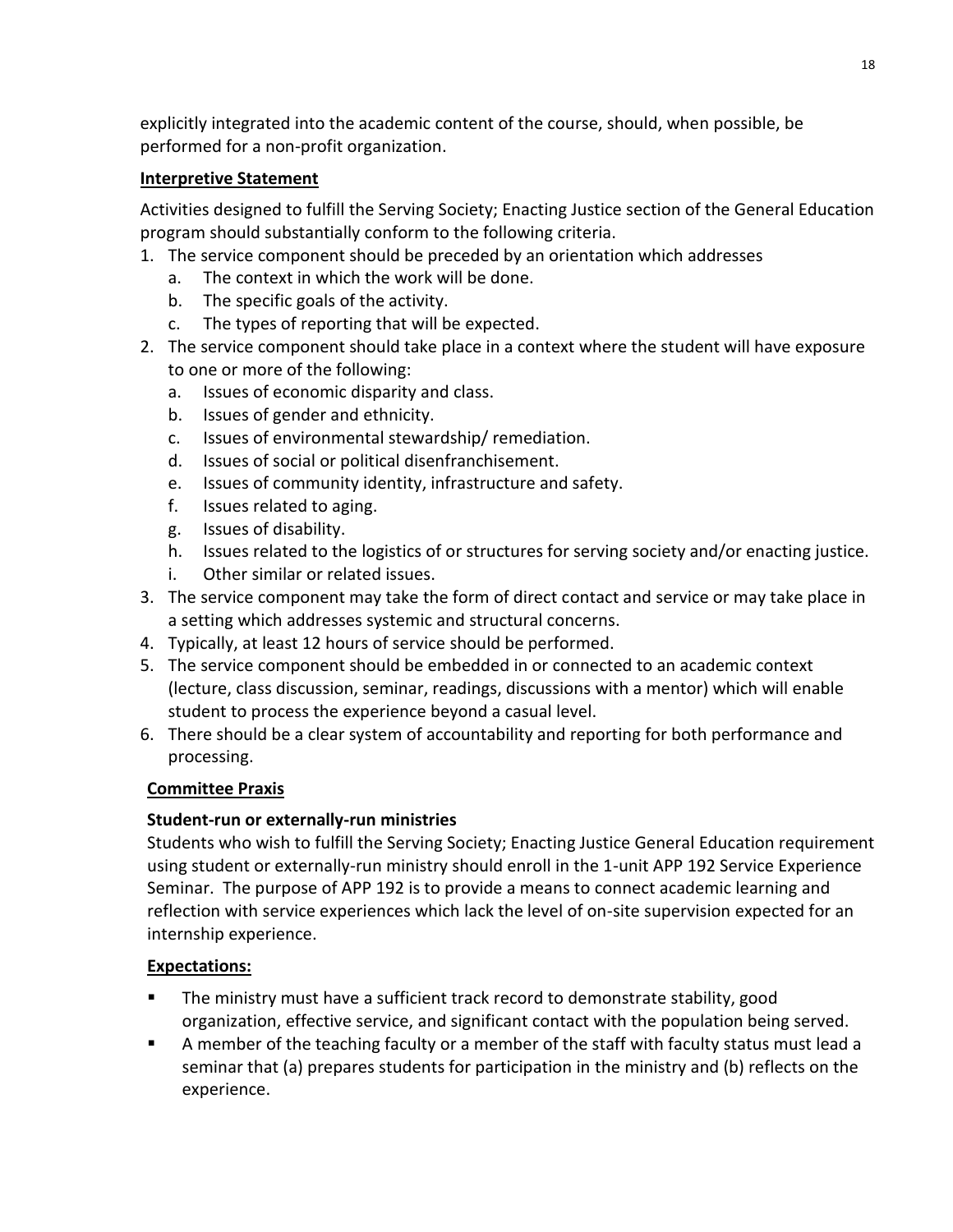- The seminar should include preparatory readings which orient students to the cultural and/or social context.
- The Internship Office will not oversee such a course. The office has a different mission; conducting ministry oversight will obscure the mission and strain already stretched resources.
- Credit is granted for participation in the seminar not for the ministry work.
- Since the seminar is intended for reflection on the field experience, successful completion of the course is contingent on appropriate engagement during the field experience. The syllabus must have some mechanism (such as a daily reflective journal) in place to monitor participation.
- Since student-run and externally-run ministries typically do not have mechanisms in place for internship-level on-site supervision and the experience is often compressed, the amount of direct contact should be approximately double (24 hours) that required for a faculty-coordinated project or a supervised internship fulfilling the *Serving Society; Enacting Justice* GE component.

## **Certification Criteria**

Students will be able to

- 1. identify theological motivations for service; the needs of the population being served; the effects and affects resulting from those needs; and the causes of those needs, such as involuntary circumstances, individual choices and structural injustices;
- 2. articulate how they have been affected by their experience (for example, changes in beliefs, attitudes or values) and how their experiences might inform their calling to discipleship, citizenship and future service.

## **Administrative Structure:**

- 1. The course is graded P/NC and a grade of pass is contingent on adequate engagement in both the seminar and the field experience components of the course.
- 2. In order to ensure the appropriateness of the participants for the field experience, instructor approval is required for registration.
- 3. Administrative procedures such as registration and grade submittal will conform to the expectations of standard courses.
- 4. Since APP 192 is intended to fulfill the *Serving Society; Enacting Justice* GE requirement, the GE Committee will review proposals (syllabi) to verify the appropriateness of the project, adequacy of the preparation and reflection, and adherence to these principles.

# **2. Communicating Cross-Culturally**

Courses involve an extended cross-cultural setting that is explicitly integrated into the course goals and content. This requirement could include any off-campus program that involves significant encounters with people from other cultures, in which the encounters are designed primarily to facilitate mutual understanding, dialogue, and appreciation. The requirement could also be met through an on-campus course providing significant opportunities for encounters with-rather than just learning about—people from other cultures in a context designed to facilitate mutual understanding and appreciation. Many Westmont study-abroad programs